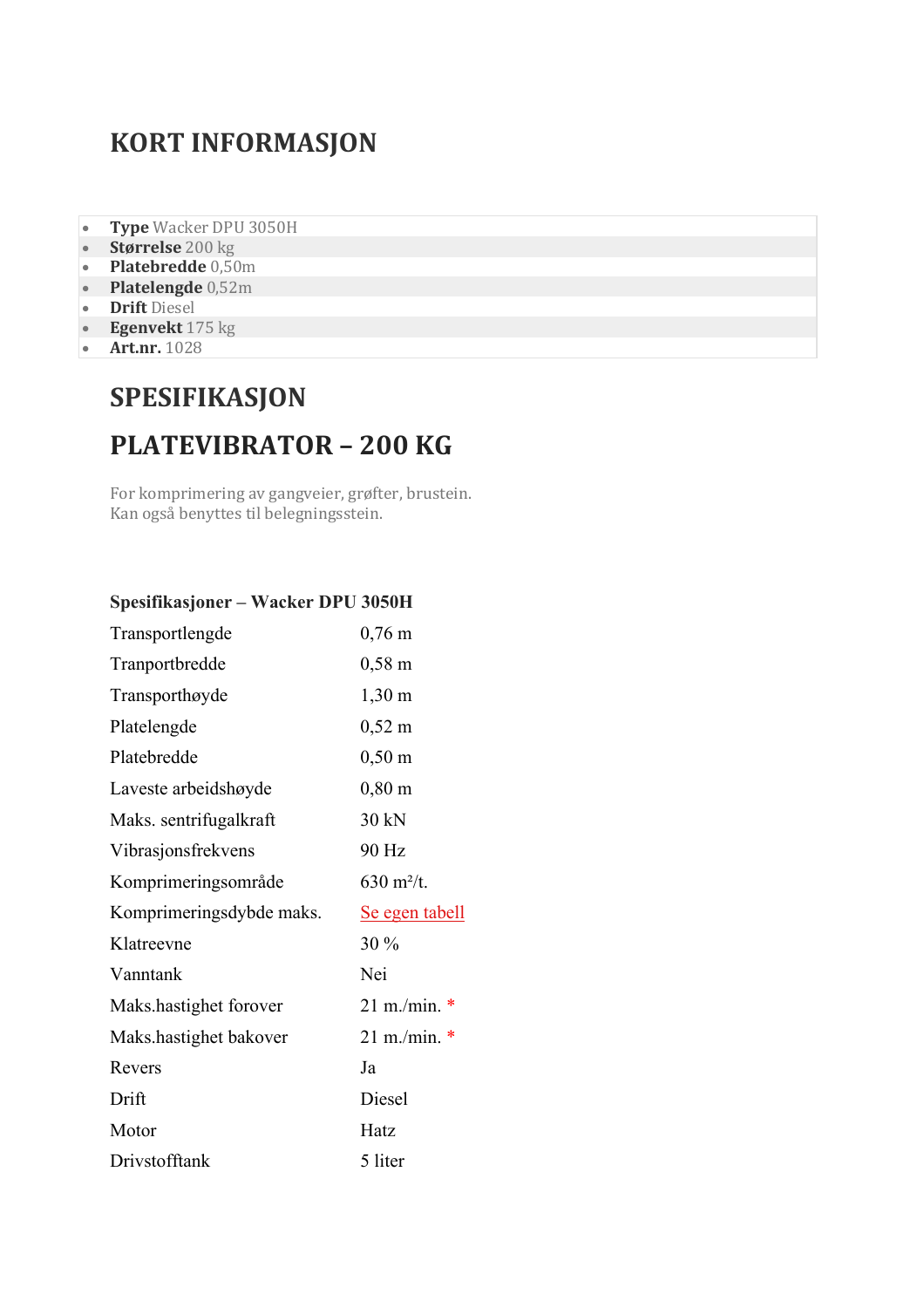| Forbruk  | $0,60$ ltr./t.   |
|----------|------------------|
| Løfteøre | .la              |
| Egenvekt | $175 \text{ kg}$ |